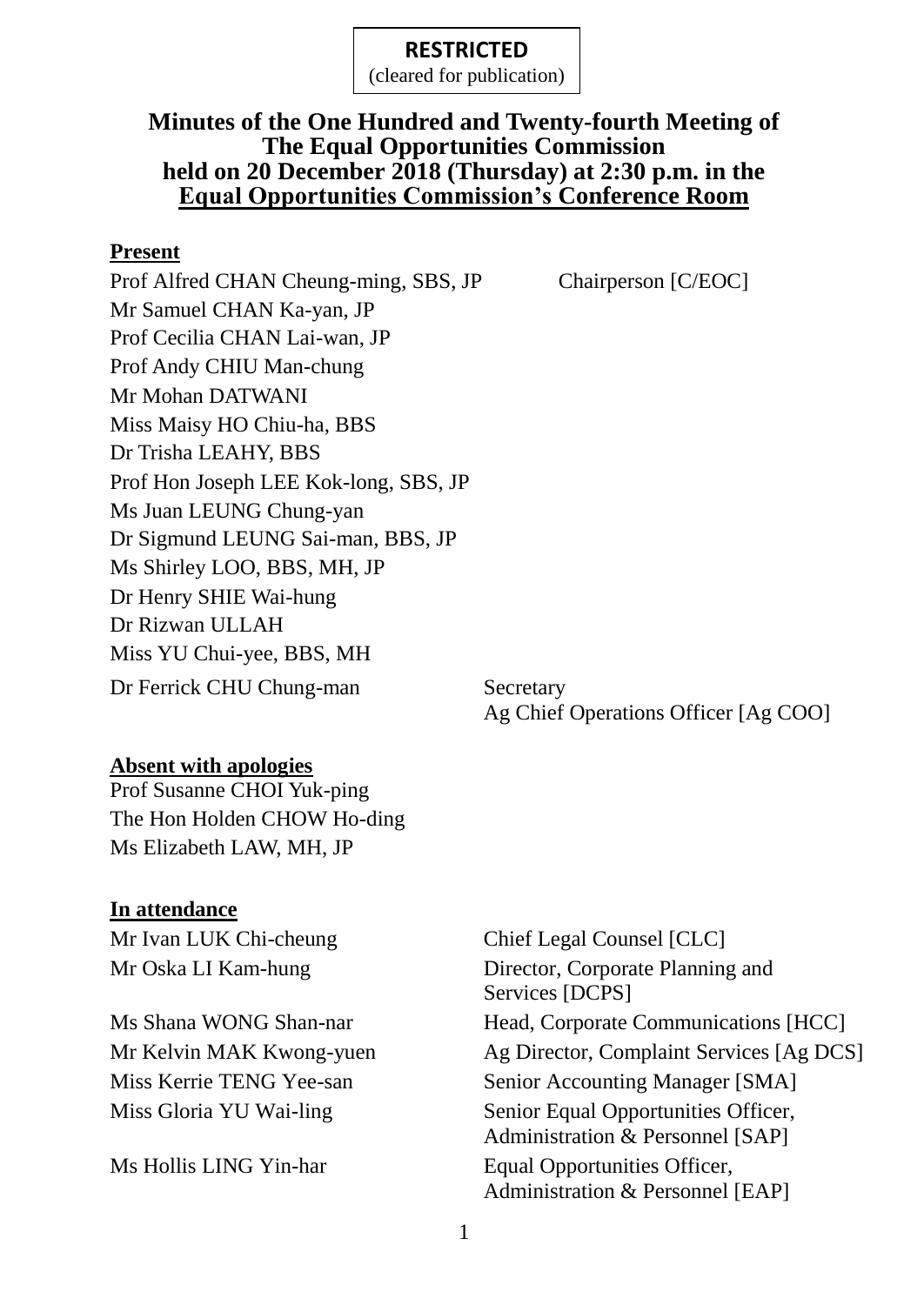(cleared for publication)

#### **I. Introduction**

1. The Chairperson (C/EOC) welcomed all Commission Members (Members) to the  $124<sup>th</sup>$  Meeting. He said that Dr Sigmund LEUNG would join the meeting later. Apologies for absence were received from Prof Susanne CHOI who was not feeling well. The Hon Holden CHOW and Ms Elizabeth LAW who had other engagements were also not able to join this meeting.

2. C/EOC said that there were no special items for informing the media, hence no press briefing would be held after the meeting.

#### **II. Confirmation of Minutes**

## **Confirmation of Minutes of the 122<sup>nd</sup> Meeting held on 21 June 2018**

*(Prof Cecilia CHAN and Mr Samuel CHAN joined the meeting at this juncture.)*

3. Members noted that the draft minutes of the  $122<sup>nd</sup>$  EOC Meeting were discussed at the 123rd EOC Meeting held on 27 September 2018. At the meeting, Prof Susanne CHOI had commented that the draft minutes of the 122<sup>nd</sup> EOC Meeting needed amendments. The revised draft minutes of the 122<sup>nd</sup> Meeting together with the draft minutes of the  $123<sup>rd</sup>$  Meeting were issued to Members on 26 October 2018. No further amendment was received. The revised draft minutes of the 122<sup>nd</sup> EOC Meeting issued to Members on 26 October 2018 were confirmed without further amendments.

# **Confirmation of Minutes of the 123rd Meeting on 27 September 2018**

4. The draft minutes of the 123<sup>rd</sup> EOC Meeting issued to Members on 26 October 2018 were confirmed without amendments.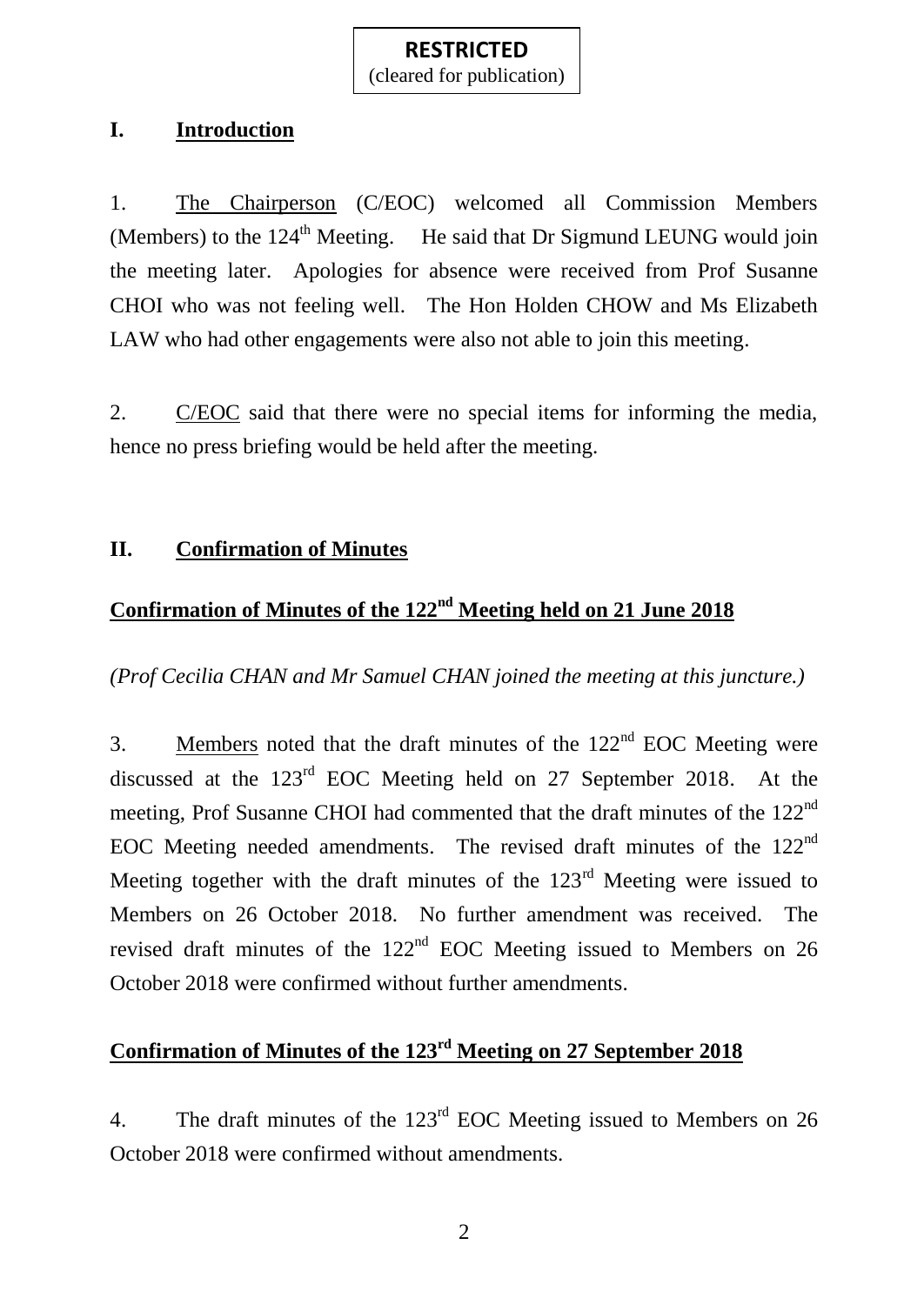(cleared for publication)

### **III. Matters Arising**

5. Members noted that matters arising from the last meeting requiring attention had been placed under the new agenda items for this meeting for consideration.

## **IV. New Agenda Items**

### **Reports of the Legal & Complaints Committee, Community Participation & Publicity Committee, Policy, Research & Training Committee and Administration & Finance Committee**

(EOC Paper No. 26/2018)

6. Members noted EOC Paper No. 26/2018.

# **Chairperson's Quarterly Report**

(EOC Paper No. 27/2018)

7. With regard to his work in the past quarter, C/EOC reported to Members two major work highlights: the Racial Diverstiy and Inclusion Charter for Employers (Charter) and the Seminar on Prevention of Sexual Harassment in Churches held on 12 October 2018 (Seminar).

8. Regarding the Charter, Members noted that it was developed by the EOC for providing guidance to employers who intend to build a diverse and inclusive workplace. Since the EOC embarked on this Charter, much interest had been expressed and in the first batch, there were eleven enterprises pledged to establish a diverse and inclusive workplace by signing the Charter on 6 December 2018. It was expected that there would be more signatories in the near future.

9. Regarding the Seminar, Members noted that it was co-organised by the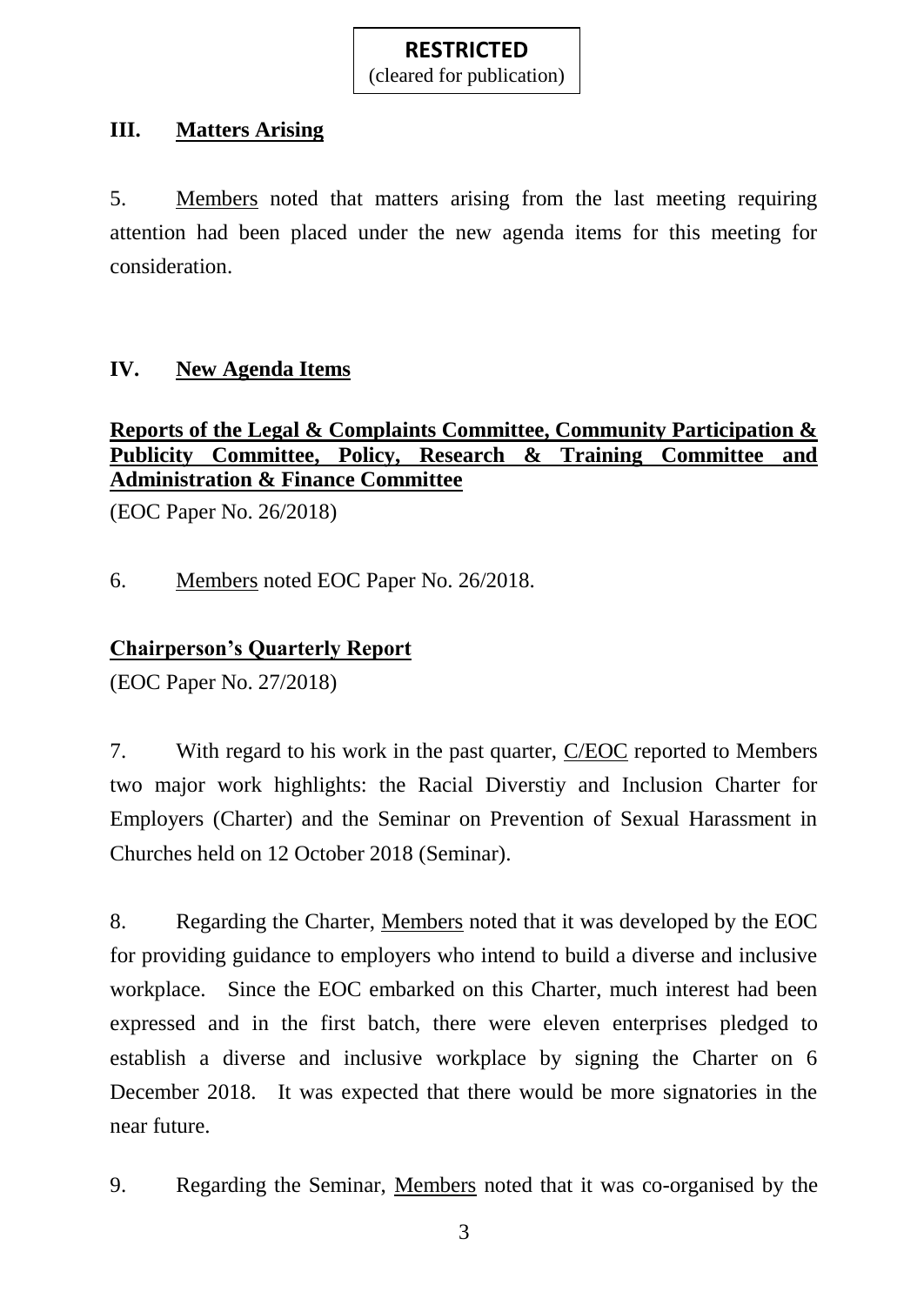### **RESTRICTED**

(cleared for publication)

EOC and the Divisity School of Chung Chi College, The Chinese University of Hong Kong aimed to raise awareness of sexual harassment and promote the formulation of effective anti-sexual harassment policies in churches. It served as a timely response to the wave of media reports that popped up earlier this year around sexual misdemeanours committed by senior pastors against both male and female churchgoers. Ag. COO added that there were a number of pastors and deacons, lay church leaders, staff of churches and students of Theology attended the Seminar and resulted in encouraging responses. The EOC had prepared the Framework for Prevention of Sexual Harassment Policy in Churches for their reference. A number of Christian Churches had invited EOC trainers to give talks on sexual harassment. He had also spoke on the subject for the priests of the Catholic Diocese of Hong Kong on 6 December 2018 and noted that they had been circulating a draft anti-sexual harassment policy.

10. Members noted EOC Paper No. 27/2018.

# **Report of EOC's Financial Position as at 31 October 2018** (EOC Paper No. 28/2018)

11. SMA highlighted to Members the EOC's financial position as at 31 October 2018 as contained in EOC Paper No. 28/2018.

12. Members noted EOC Paper No. 28/2018.

# **Tentative EOC Meeting Schedule for 2019**

(EOC Paper. 29/2018)

13. Members noted the tentative meeting schedule for 2019 as contained in EOC Paper No. 29/2018.

# **V. Any Other Business**